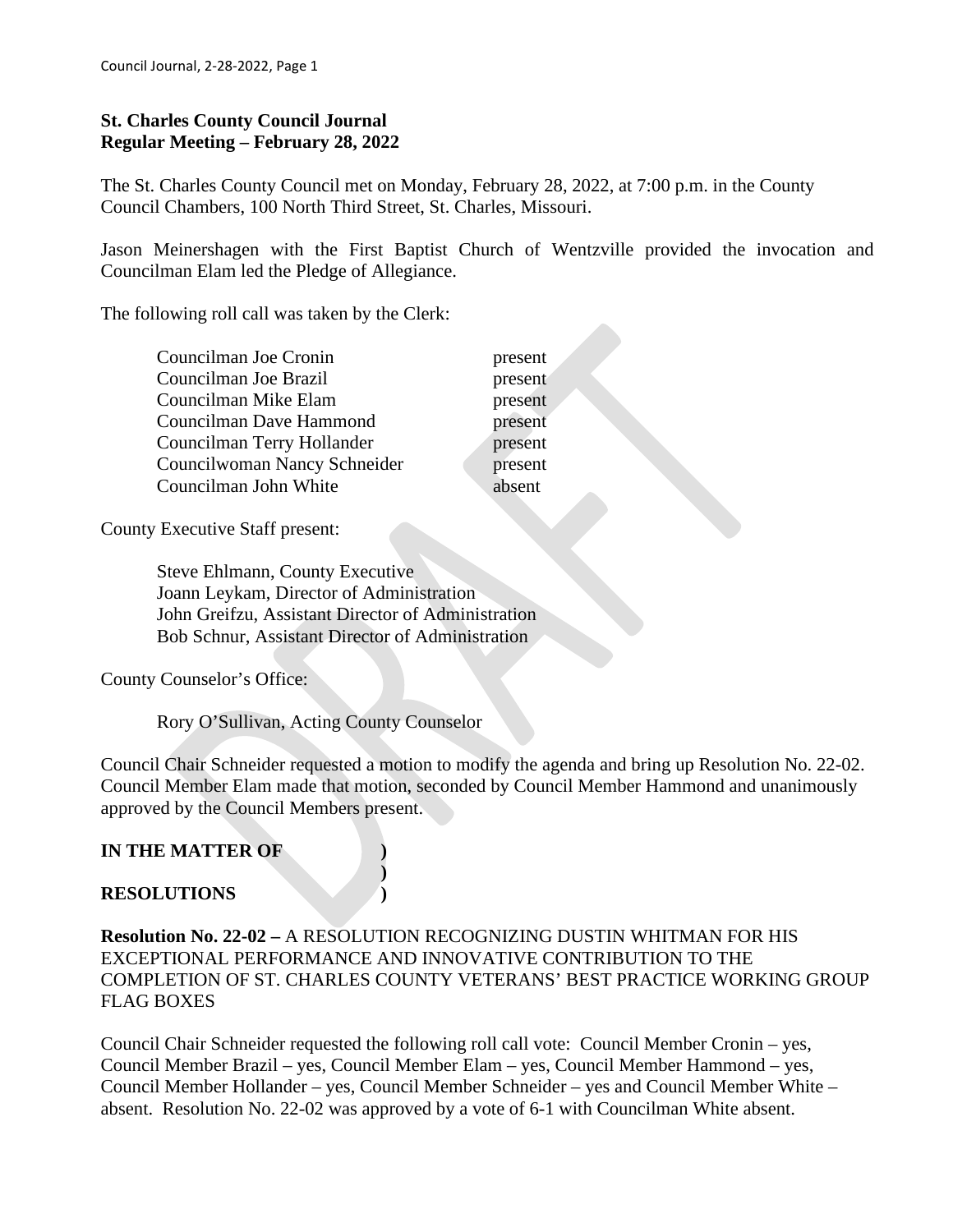Council Chair Schneider invited Dustin Whitman and his parents to receive the Resolution and asked Dustin Whitman to explain his project. Whitman explained he got the idea from Mr. Smith the Committee Chairman and contacted Elite Tool who donated all of the time and material for the project. Whitman then reached out to the St. Charles County Veterans' Best Practice Working Group for conversation related to the flag boxes. Whitman also thanked Mr. Chip Crow for keeping him on tract during the Eagle Scout process. Mrs. Whitman also thanked all of the veterans who have fought for our freedoms.

#### **IN THE MATTER OF ) ) PUBLIC COMMENTS )**

Arnie Dienoff, O'Fallon resident, shared concerns regarding a death in the Corrections Department, internal affairs in the Sheriff's Department and shared his personal contact information. Dienoff opposed Bill No. 5047 and reminded citizens that sign ups for County Elected Offices are open until March 29, 2022 and encouraged citizens to get involved.

#### **IN THE MATTER OF ) ORAL REPORT ) FROM THE COUNTY EXECUTIVE )**

There was no report presented.

## **IN THE MATTER OF )**

# **CONSENT AGENDA )**

Council Chair Schneider stated the County Executive is withdrawing the following bid item:

**)**

Juvenile Justice – Professional Services – Additional Juvenile Counseling Services and Programs/Compass health, Gateway Human Trafficking, The Boxing therapy, Thrive, and St. Louis Counseling/\$54,689.12

Council Chair Schneider asked if there were any items to be removed from the Consent Agenda.

Council Member Cronin made a motion to remove the two Contract Amendments for Mental Health Services for the Corrections Department and Council Member Brazil made a motion to remove Change Order No. 14 with TEK Systems Global Services for the Public Health Department. Council Member Hollander seconded the motions, and it was unanimously approved by the members present.

Councilman Elam made a motion to approve the Consent Agenda as modified seconded by Councilman Hammond and unanimously approved by those present.

The approved items are as follows:

 **Approval of Journal of the previous meetings** – 2-14-2022  **Approval of Bids**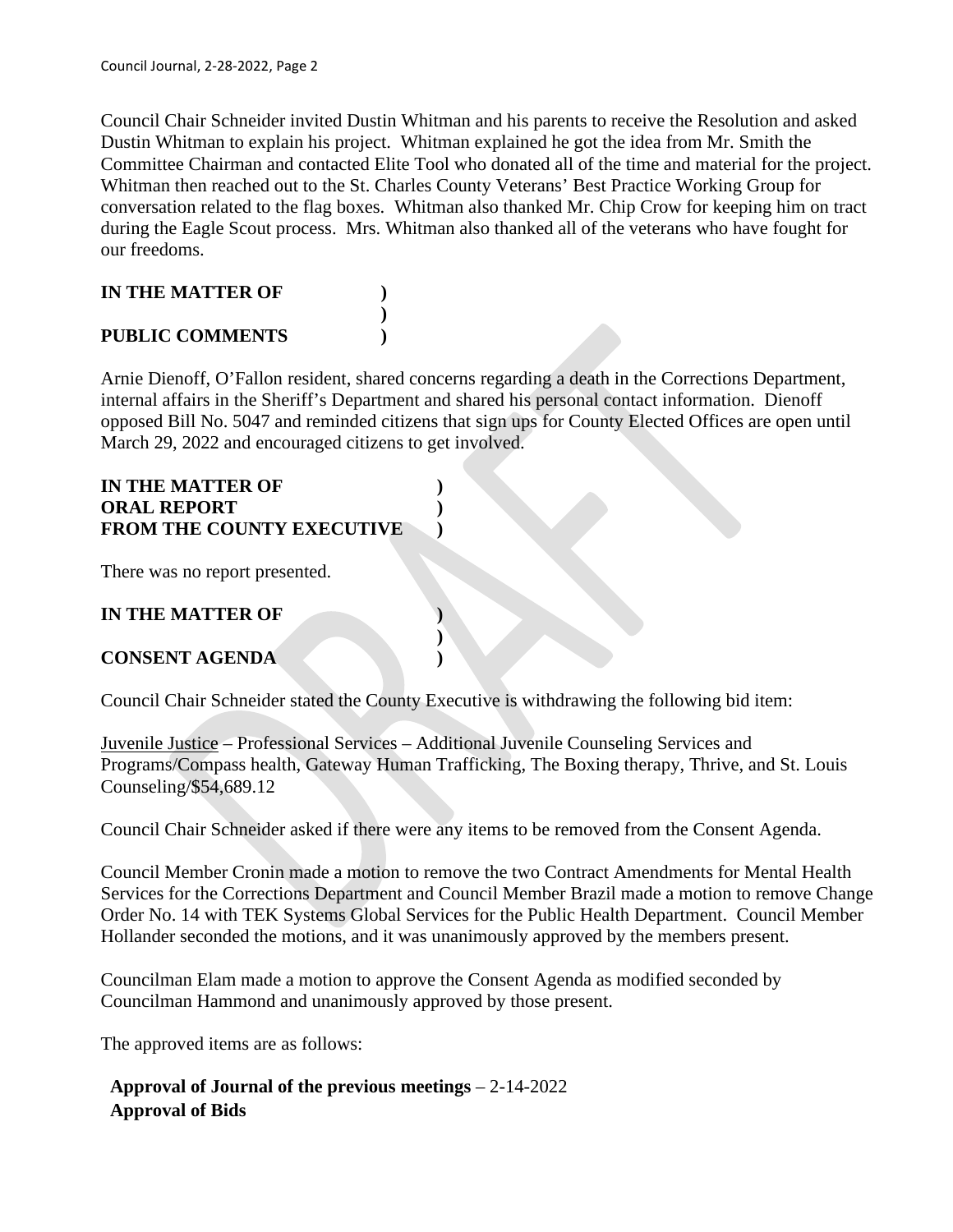Information Systems - Dell Unity Storage Expansion/CDW-G/\$115,200.00 Highway - Sand, Aggregate, and Crushed Stone/All bidders: Central Stone Co. - Fort Belle and Moscow Mills, New Frontier Materials, LafargeHolcim, Big Creek Quarry, BMC Stone, Magruder Limestone/\$60,000.00 - Concrete Removal and Replacement C/M & H Concrete Contractors, Inc./\$1,470,000.00 Finance - Vehicle Purchases-multiple departments/Lou Fusz Ford/\$936,830.00 **Nominations and Appointments Miscellaneous** Registrar – Record Destruction Request - Human Resources Facilities – City of Wentzville Lease Agreement/1605 Wentzville Pkwy.

| IN THE MATTER OF ITEMS  |  |
|-------------------------|--|
| <b>REMOVED FROM THE</b> |  |
| <b>CONSENT AGENDA</b>   |  |

Council Member Cronin requested an explanation of the contract extensions from Correction's Director Dan Keen. Keen explained the two contracts are for a six (6) month extension. Keen continued by saying their department has been working on a comprehensive plan to provide various services such as pharmacy, nursing, mental health, etc. all under one company in the place of bidding out the individual services. Keen estimates this bidding process should be ready in the next couple of months and these extensions are necessary to provide mental health services. Council Member Brazil stated he had concerns regarding the price of the extension added to the price of the annual contract and noted he would not be in support.

Council Member Cronin made a motion to approve the following Amendments:

 Corrections - Amendment No. 1 Contract Extension/Comfort Consulting, LLC/mental health services at Adult Detention Center/\$88,400.00 - Amendment No. 1 Contract Extension/S. Battula, MD, LLC/mental health services at Adult Detention Center/\$85,700.00

Council Member Elam seconded the motion and it was approved by the following members: Cronin, Elam, Hammond, Hollander and Schneider. Council Member Brazil was in opposition and Council Member White was absent.

Council Member Brazil had concerns regarding the TEKSystems Global Services contract extension and noted the huge increase. Asst. Director of Administration, Bob Schnur, explained the extension covers data entry as it relates to the pandemic allowing the Public Health Department to continue their daily work. Schnur pointed out, if the work is not needed as the pandemic declines, then the funds will not be spent. Council Member Cronin stated this is supply services to the County Public Health Department and this is strictly to extend that contract which is funded 100% by the State.

Council Member Cronin made a motion to approve the following Change Order: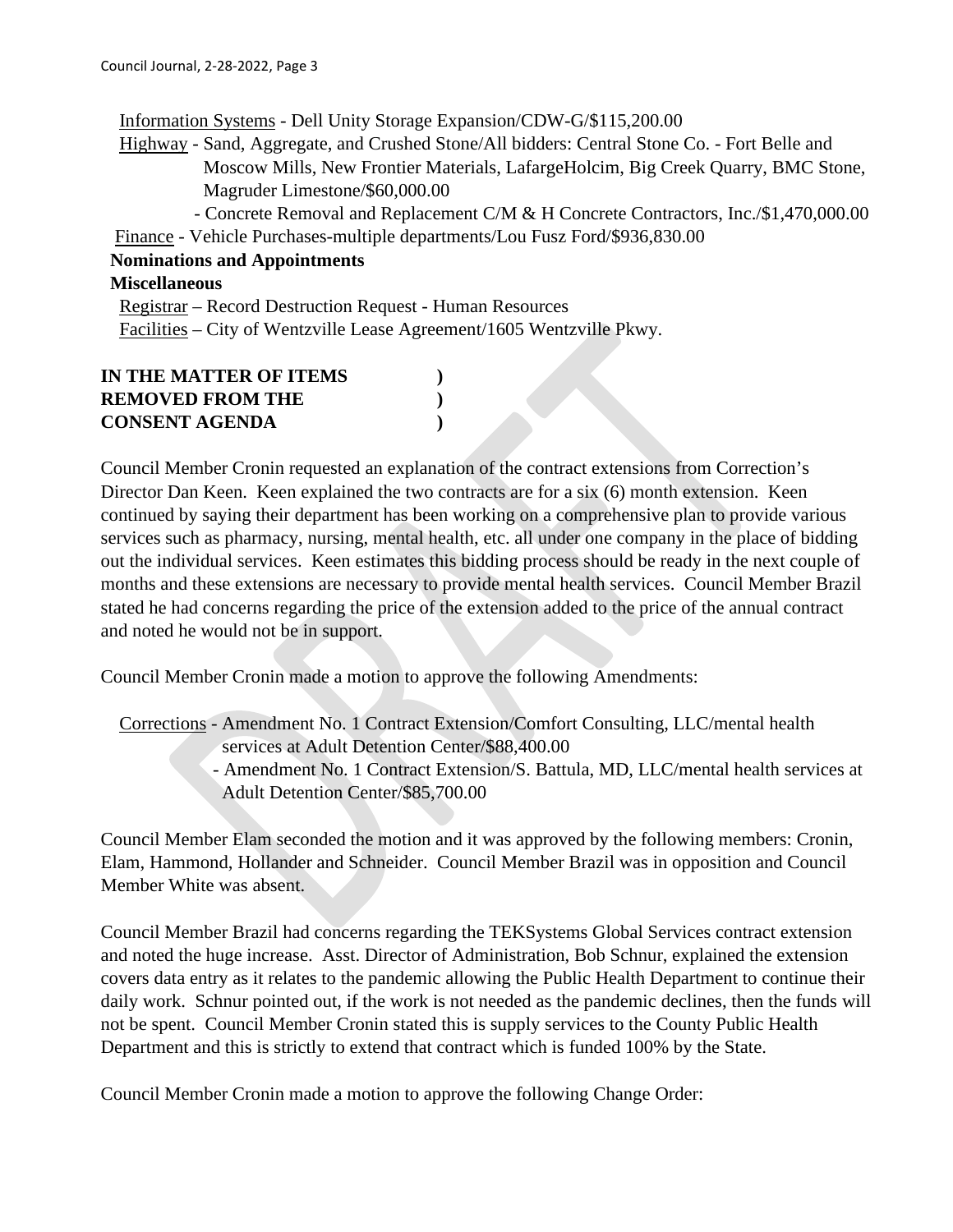Public Health - Change Order No. 14 - Contract Extension/TEKSystems Global Services, LLC \$360,000.00

Council Member Elam seconded the motion and it was approved by the following Council Members: Cronin, Elam, Hammond, Hollander and Schneider. Council Member Brazil was in opposition and Council Member White was absent.

# **IN THE MATTER OF ) ) BILLS FOR FINAL PASSAGE )**

**Bill No. 5045** – Sponsored by Joe Cronin – AN ORDINANCE AMENDING THE ZONING DISTRICT MAP OF THE COUNTY OF ST. CHARLES, MISSOURI, BY REZONING LAND FROM A, AGRICULTURAL DISTRICT WITH FLOODWAY OVERLAY DISTRICT, TO RF, RIVERFRONT DISTRICT, WITH FLOODWAY OVERLAY DISTRICT, PER APPLICATION RZ21-20

There being no discussion, Council Chair Schneider requested the following roll call vote: Council Member Cronin – yes, Council Member Brazil – yes, Council Member Elam – yes, Council Member Hammond – yes, Council Member Hollander – yes, Council Member Schneider – yes and Council Member White – absent. Bill No. 5045 was approved by the members present.

**Bill No. 5046** – Sponsored by Joe Brazil – AN ORDINANCE OF THE COUNTY OF ST. CHARLES, MISSOURI, APPROVING THE PRELIMINARY PLAT FOR AUTUMN HOLLOW

There being no discussion, Council Chair Schneider requested the following roll call vote: Council Member Cronin – yes, Council Member Brazil – yes, Council Member Elam – yes, Council Member Hammond – yes, Council Member Hollander – yes, Council Member Schneider – yes and Council Member White – absent. Bill No. 5046 was approved by the members present.

**Bill No. 5047** – Sponsored by Nancy Schneider – AN ORDINANCE APPROVING EXECUTION OF A HIGHWAY RESEARCH AND DEVELOPMENT AGREEMENT WITH THE MISSOURI HIGHWAYS AND TRANSPORTATION COMMISSION ("COMMISSION") TO COORDINATE THE PARTICIPATION OF ST. CHARLES COUNTY IN THE COST OF THE FEDERAL HIGHWAY ADMINISTRATION'S ALLOCATED WORK ZONE DATA EXCHANGE DEMONSTRATION DISCRETIONARY GRANT PROGRAM

There being no discussion, Council Chair Schneider requested the following roll call vote: Council Member Cronin – yes, Council Member Brazil – yes, Council Member Elam – yes, Council Member Hammond – yes, Council Member Hollander – yes, Council Member Schneider – yes and Council Member White – absent. Bill No. 5047 was approved by the members present.

**Bill No. 5048 –** Sponsored by Joe Cronin, Joe Brazil and Nancy Schneider – AN ORDINANCE AMENDING SECTIONS 405.060 AND 405.080 REGARDING CUSTOM BUTCHERING

Council Member Brazil made a motion to amend Bill No. 5048 on page 22 as follows: